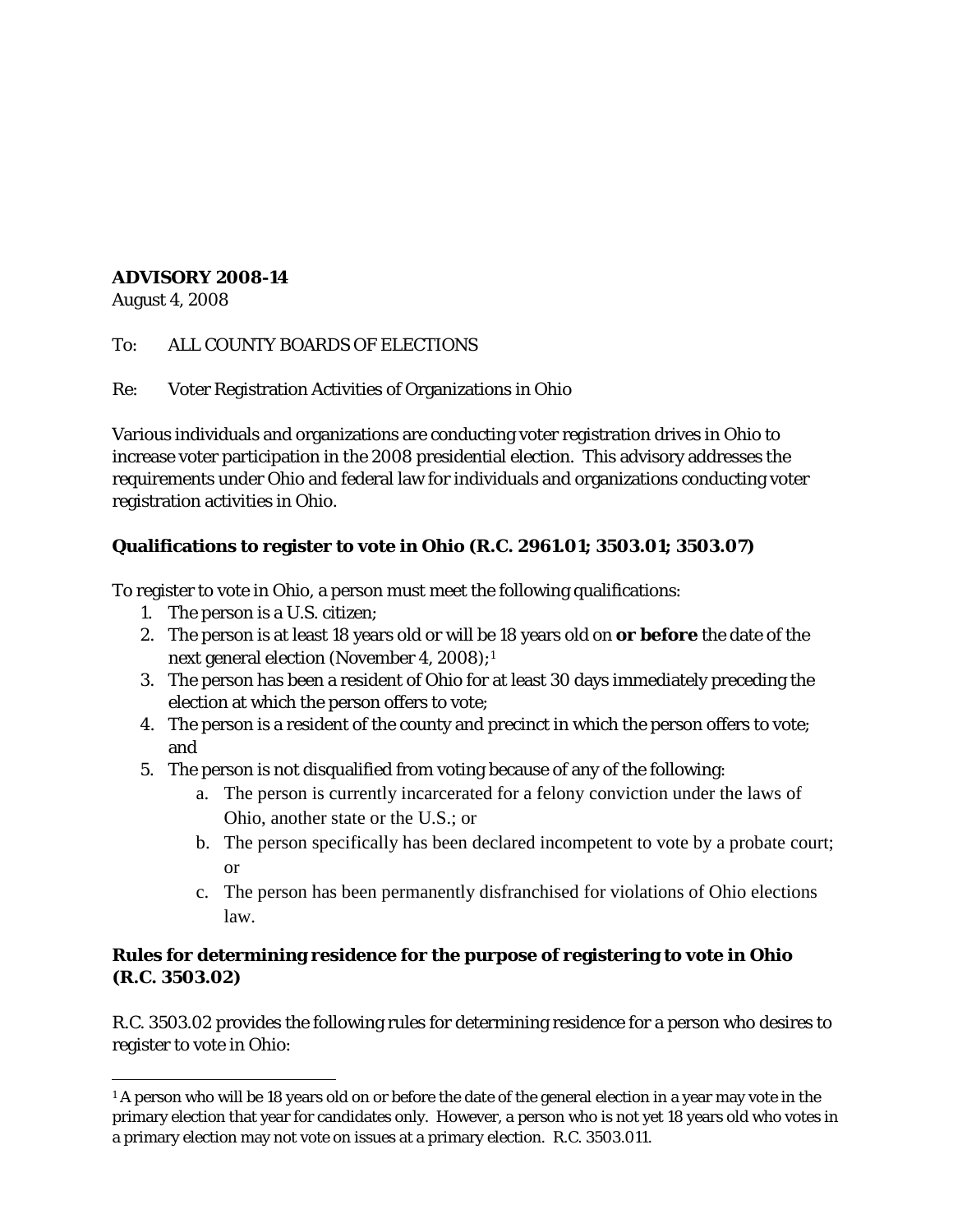- Generally, a person's residence is the place where the person's habitation is fixed (i.e., where the person lives on a permanent basis) and the place where the person intends to return whenever the person is absent.
- Persons who do not have a fixed place of habitation, such as homeless persons, may use a shelter or other location where the person has been a regular inhabitant and intends to return as the person's residence for the purpose of registering to vote.
- Temporary absence from a person's residence, such as during a vacation or working outside Ohio on a temporary basis, does not result in a person losing his or her residence in Ohio for the purpose of registering to vote.
- Similarly, a person's temporary presence in Ohio, such as during a vacation or working in Ohio on a temporary basis, does not make the person eligible to register and to vote in Ohio.
- Continuous absence from Ohio for a period of four years or more will result in the person losing residence in Ohio for the purpose of registering to vote, unless the person's absence from Ohio is due to working for the U.S. government or for the State of Ohio.<sup>[2](#page-1-0)</sup>

# **Voter registration form availability and contents (R.C. 3503.08, 3503.14, 3503.28 & 42 U.S.C. 1973gg-3)**

The secretary of state prescribes the form to be used for registering to vote in Ohio. This form is available for download from the Secretary of State's Web site at: *www.sos.state.oh.us/sos/upload/publications/election/VRform.pdf*. This form may also be used for name and address changes for persons who are already registered to vote in Ohio.

Individuals and entities registering voters in Ohio may obtain multiple copies of the secretary of state's prescribed voter registration form at the secretary of state's office and at the office of any Ohio county board of elections. Under R.C. 3503.28(B), any individual or organization requesting more than two voter registration forms at the same time must also be issued the Secretary of State's Voter Registration Instructions brochure. The brochure is also available for download from the secretary of state's Web site at:

*www.sos.state.oh.us/sos/upload/publications/election/VRinstructions.pdf.*

It should be noted that boards of elections are not required to provide unlimited quantities of voter registration forms to individuals and organizations requesting multiple voter registration forms. Each Ohio county board of elections is permitted to adopt a written policy under R.C. 3503.08 determining a reasonable amount of voter registration forms to provide upon request, depending on the resources of the board.

The National Mail Voter Registration Form developed by the U.S. Election Assistance Commission ("EAC") may also be used to register to vote in Ohio and to change name or address for previously registered voters.

<span id="page-1-0"></span>l <sup>2</sup> The right of U.S. citizens living outside the U.S. to register to vote in Ohio are not addressed by this Advisory. For more information, please see SOS Advisory 2006-07.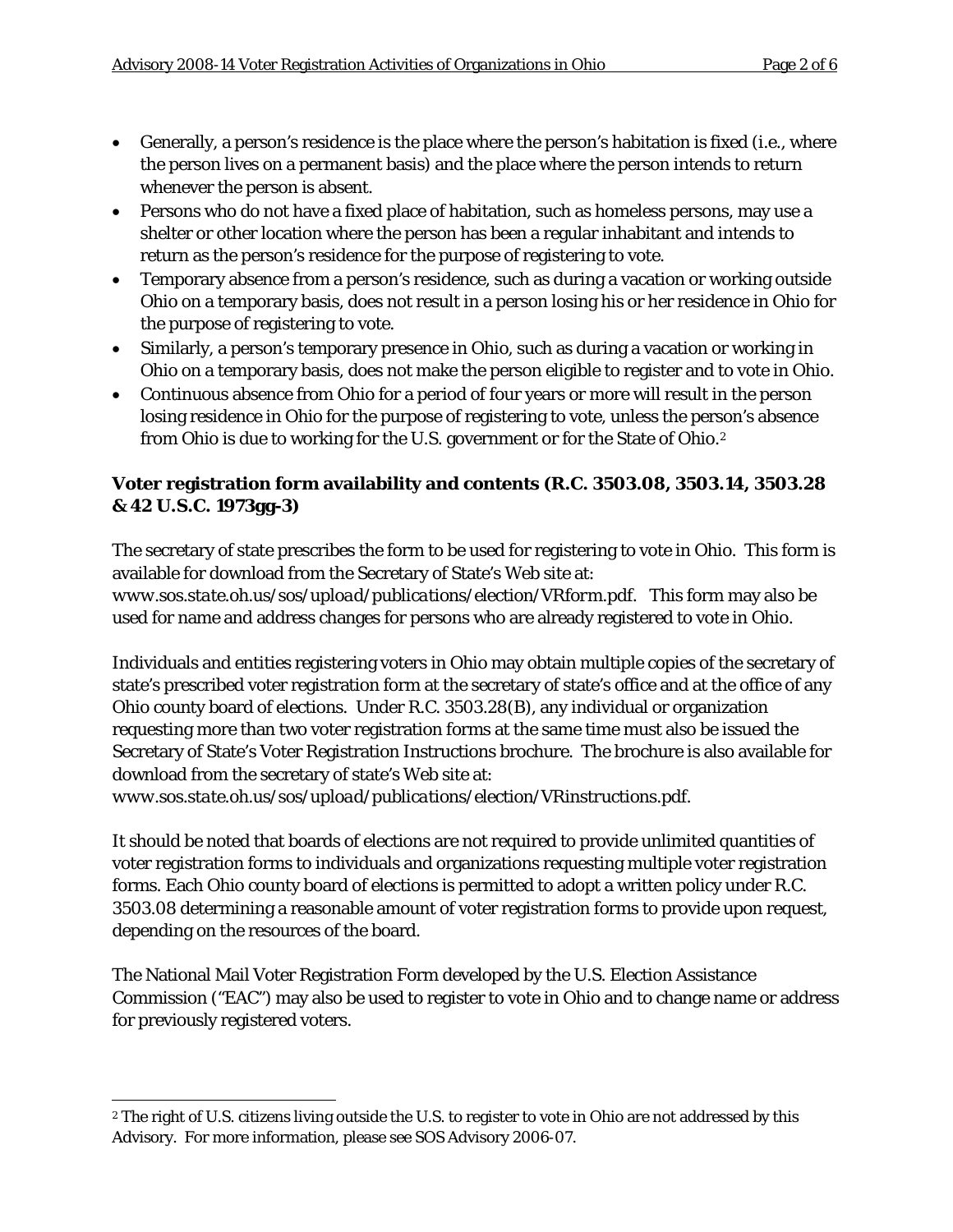Some individuals or organizations that are registering people to vote in Ohio may have developed or may be using a voter registration form other than the forms prescribed by the Secretary of State and the Election Assistance Commission (EAC). A board of elections must accept a voter registration form that meets the requirements of Ohio and federal law and contains the necessary information for an individual to register to vote in Ohio.

Under Ohio law, a voter registration form must contain all of the following information in order to be valid:

- 1. The applicant's name;
- 2. The applicant's address;
- 3. The current date;
- 4. The applicant's date of birth;
- 5. **One or more** of the following forms of identification:
	- a. The applicant's driver's license number (NOTE Ohio driver's licenses contain a license number on the left side of the license in the middle of the column under the heading "LICENSE NO." The license number starts with two letters and is followed by six numbers. For example "AA111111." The number printed above the picture on a driver's license is NOT the driver's license number.);
	- b. The last four digits of the applicant's Social Security number; or
	- c. A copy of a current and valid photo identification, a copy of a military identification, $3$  or a copy of a current utility bill, bank statement, government check, paycheck, or other government document that shows the applicant's name and address; however, the government document cannot be a notice of registration or a notice of election mailed by a board of elections;
- 6. The **applicant's signature**.
- 7. In addition to Ohio's requirements for the applicant's personal information listed above, federal law requires that a voter registration form include all of the following information to be valid:
	- a. The eligibility requirements to register to vote;
	- b. An attestation that the applicant meets the eligibility requirements to register to vote (the applicant is a U.S. citizen, will be 18 years old on or before the date of the general election, and the applicant will have lived in Ohio for 30 days prior to the election); and
	- c. The signature of the applicant made under penalty of perjury (i.e., election falsification).

<span id="page-2-0"></span> $\overline{\phantom{a}}$ <sup>3</sup> H.B. 562, effective September 23, 2008, removes the requirement that a military ID must contain an applicant's current address. In fact, it does not include any particularized requirements for a military ID. You are instructed that the military ID must enable the voter registrant to be reasonably identified using the ID.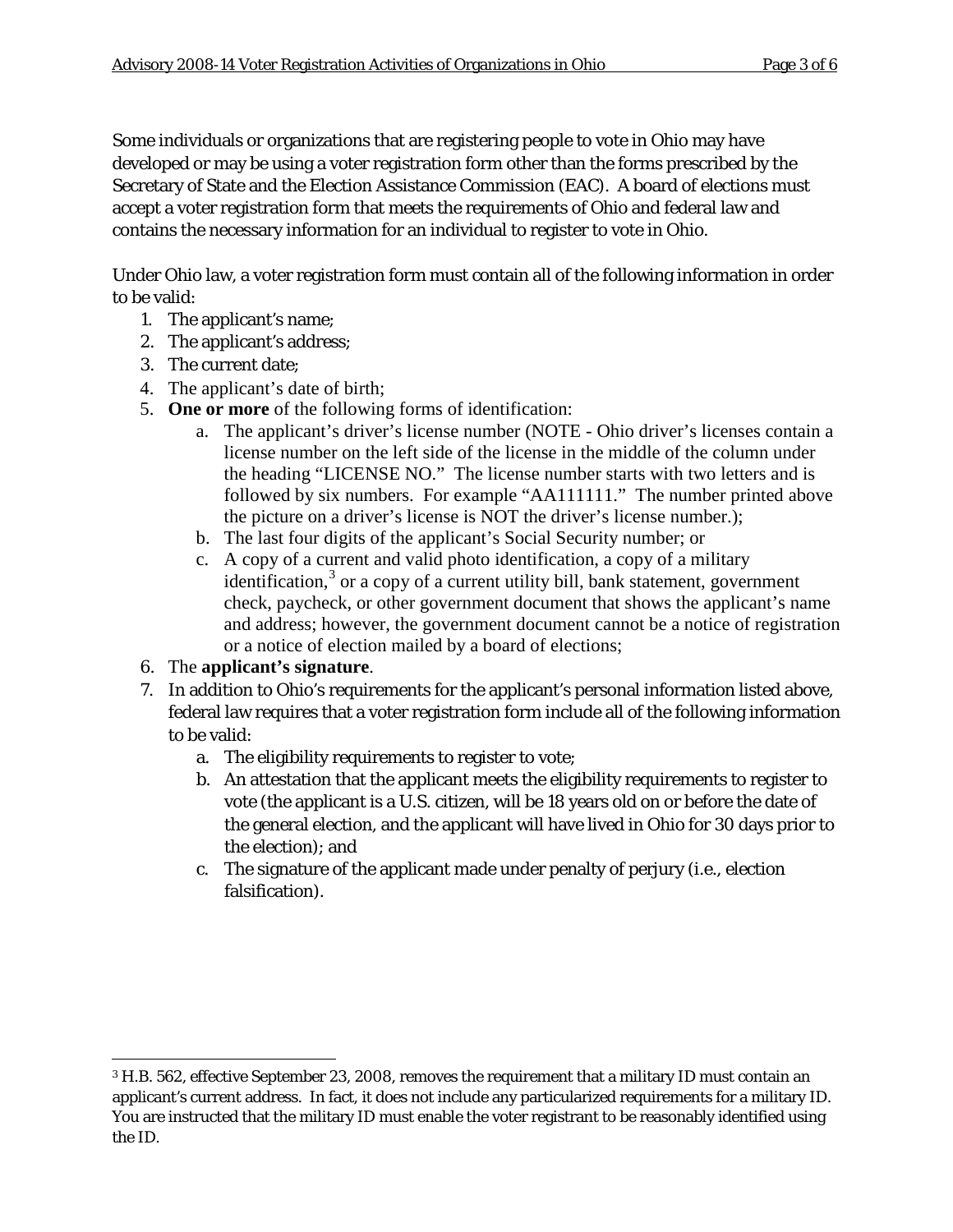# **Applicants who are unable to sign the voter registration form (R.C. 2961.01(B), 3901.382, 3503.14(C))**

Any applicant who is unable to sign his or her own name shall make an "X," if possible, on the voter registration form. If an applicant who makes an "X" on the form received assistance from someone in completing the form, then the person who assisted the applicant in completing the form shall certify the form by placing his or her own signature on the form. If an applicant is unable to make an "X," then the applicant shall indicate in some manner that he or she desires to register to vote. Any person assisting the applicant in completing the form shall sign the form and attest that the applicant indicated that he or she desired to register to vote.

It is important to note that under R.C. 2961.01(B), persons convicted of any felony that has not been expunged or pardoned may **not** witness the signing of any voter registration application or assist an applicant in completing a voter registration application.

In addition to being assisted in registering to vote under R.C. 3503.14(C) as described above, persons with disabilities who are unable to sign their names and who are eligible to register to vote in Ohio may file a power of attorney with their county board of elections authorizing a legally competent Ohio resident who is at least 18 years old to sign the disabled person's name on a voter registration form as the disabled person's attorney in fact as specifically provided in R.C. 3501.382. The person with a disability may use secretary of state Form 10-F to designate an attorney in fact, and the form should be filed with the appropriate county board of elections prior to or simultaneously with the subject person's voter registration application.[4](#page-3-0)

## **Return of completed voter registration forms (R.C. 3503.19(A) & (B); 3599.11(B) & (C))**

An applicant may return his or her completed voter registration form in person or by mail to the Secretary of State, to a board of elections, to any state or local office of a designated agency, which is an office or agency in Ohio that provides public assistance or services to persons with disabilities, to a public high school or vocational school, to a public library, or to the office of a county treasurer.

An applicant may also return his or her completed voter registration form through another person or an organization. If another person or organization returns an applicant's completed voter registration form on behalf of an applicant, then the person or organization must return the voter registration form either in person or by mail to any board of elections or to the office of the secretary of state and must do so within 10 days of receiving it.

• **Voter registration forms returned by a person or an organization on behalf of an applicant must be returned within ten (10) days of the applicant completing the voter registration form.** 

<span id="page-3-0"></span> <sup>4</sup> The power of attorney for disabled voters provided under R.C. 3501.182 is the **only** power of attorney that may be used to register to vote in Ohio. A general power of attorney is not legally sufficient to permit a person to register another person to vote in Ohio.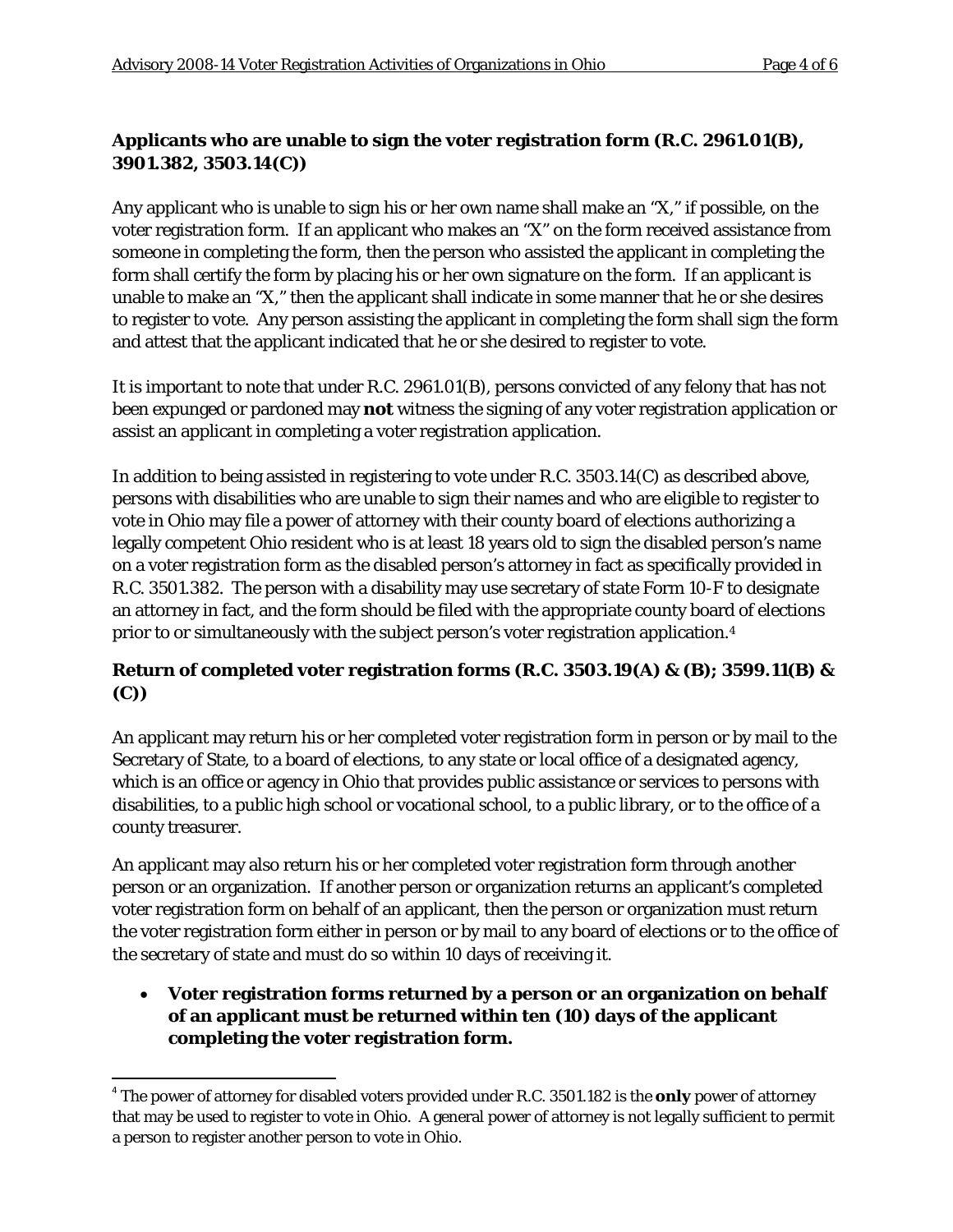- **However if the voter registration form is completed less than 10 days before the registration deadline but earlier than 24 hours before the deadline, the person or organization returning the form must return it on or before the 30th day before the election (the voter registration deadline) and in this circumstance has less than 10 days to return it.**
- **If the form is received by the person or organization within 24 hours before the close of registration, the person or organization must return the form within 10 days of receiving it; however, all registration forms must be returned by the registration deadline for those applicants to be able vote at the next election. Otherwise, the person is registered for subsequent elections but not the next election.**
- **Therefore, persons or organizations receiving completed voter registration forms within 24 hours of the voter registration deadline for an upcoming election are strongly encouraged to return the form immediately so that the applicant may be registered to vote at the upcoming election.**

Failure of a person or an organization to return an applicant's completed voter registration form within the statutory time limit could result in criminal prosecution for election falsification of the person or organization returning the voter registration form on behalf of an applicant.

#### Returning voter registration forms **in person** for the next election (R.C. 3503.19(A))

Completed voter registration forms returned in person to the secretary of state, to a board of elections, to any state or local office of a designated agency, which is an office or agency in Ohio that provides public assistance or services to persons with disabilities, to a public high school or vocational school, to a public library, or to the office of a county treasurer must be received no later than thirty days before the election for the applicant to be eligible to vote at that election.

## Returning voter registration forms **by mail** for the next election (R.C. 3503.19(A))

Completed voter registration forms returned by mail to the secretary of state or a board of elections must be postmarked no later than 30 days before the election for the applicant to be eligible to vote at that election. If a completed voter registration form is returned by mail to the secretary of state or a board of elections that does not contain a postmark or a legible postmark, the completed voter registration form must be received no later than 25 days before the election for the applicant to be eligible to vote at that election.

For the November 4, 2008 general election, the deadline for a voter registration form to be postmarked or received is Monday, October 6, 2008. An otherwise valid voter registration application received after the deadline to vote at the next election entitles the applicant to vote at all subsequent elections.

## **Other provisions of Ohio law addressing requirements for individuals and organizations conducting voter registration drives**

Provisions of Ohio law enacted in 2006 required persons who receive compensation for registering voters to register with the secretary of state, participate in a training program, sign